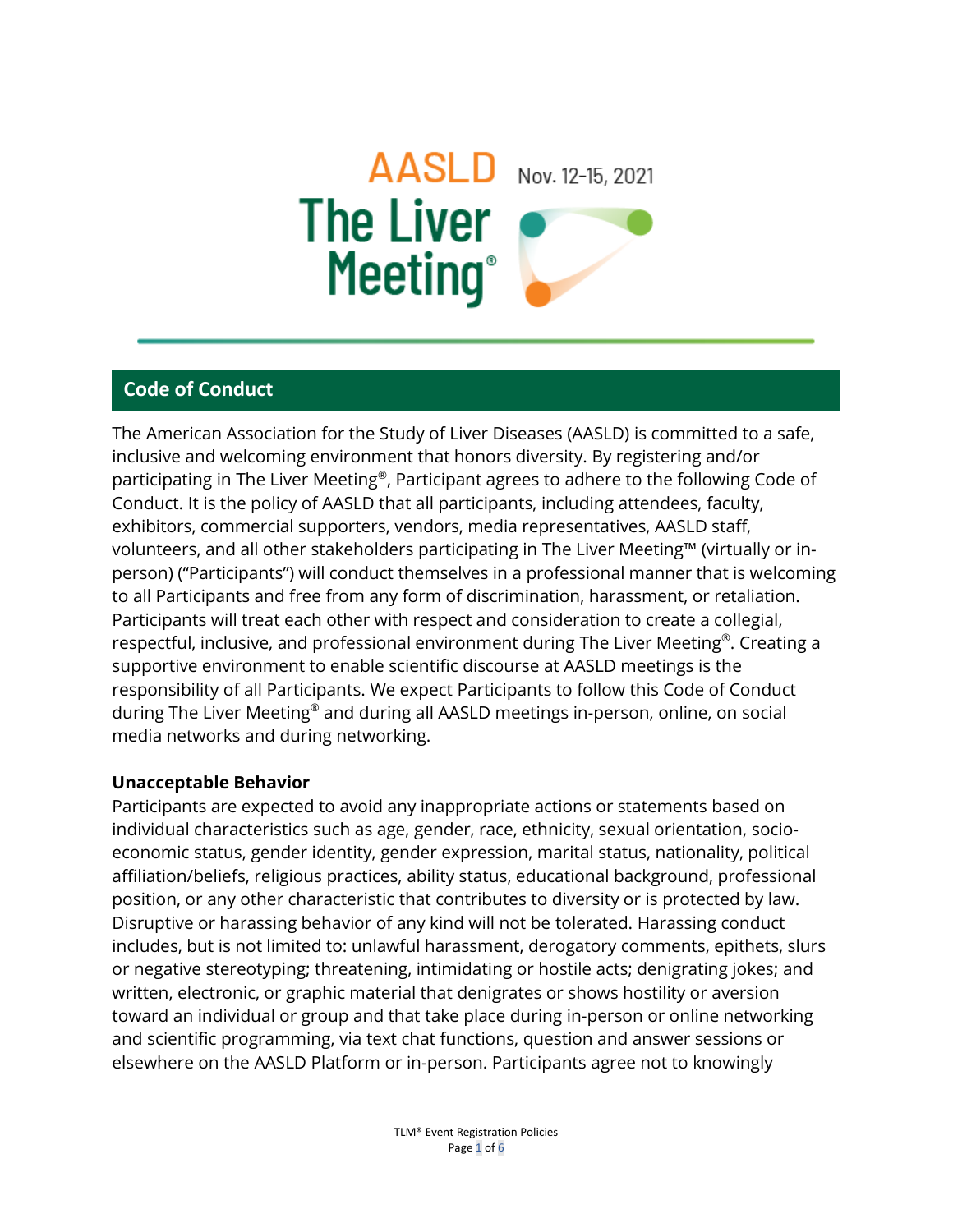introduce viruses, spyware, malware, or similar items (collectively, Malware) through the Platform.

## **Reporting Unacceptable Behavior**

Violations of this code of conduct policy should be reported to AASLD at [meetings@AASLD.org.](mailto:meetings@AASLD.org) To the extent possible, AASLD will endeavor to keep the reporting concerns confidential; however, confidentiality cannot be guaranteed.

## **Consequences of Unacceptable Behavior**

Upon receiving a report of unacceptable behavior, AASLD's priority will be the safety and security of Participants. Sanctions for violating this Code of Conduct may include, but is not limited to, verbal and/or written warning, denied access to remainder of The Liver Meeting®, removal from the virtual or physical space, and notifying appropriate authorities. Retaliation for good faith complaints of inappropriate conduct will not be tolerated. Refunds will not be given if an individual is denied access to the remainder of the meeting as a result of inappropriate conduct.

# **Terms and Conditions**

By proceeding and completing the registration for The Liver Meeting®, Participant acknowledges that Participant has read, and hereby agrees to the terms and conditions contained therein, and Participant certifies that all information provided by Participant is accurate and correct. Participant affirms and acknowledges this registration will only be accessed by the registered individual. The warranty of this registration is unique to the registered individual and at no point can this registration be transferred nor can Participant share ownership or access to The Liver Meeting®.

These General Terms and Conditions are applicable to each Participant registered for AASLD The Liver Meeting® taking place from November 12-15, 2021, including the physical meeting as well as the virtual meeting (TLMdX®). Unless otherwise noted, these General Terms and Conditions apply to both the physical and virtual meeting. Any delegate, student, media representative, presenter, commercial supporter, or exhibitor is considered a Participant.

Participants are expected to read and abide by not only these rules and regulations, but all rules and regulations of the online event platform and the Anaheim Convention Center. AASLD shall have full power to interpret, amend, and enforce these rules and regulations. Furthermore, Participant acknowledges and agrees that their participation in The Liver Meeting® is subject to continued compliance with the terms of this Agreement. AASLD may withdraw, suspend content, restrict, or terminate participation in The Liver Meeting® at any time, immediately without notice and without liability, as determined in AASLD's sole discretion.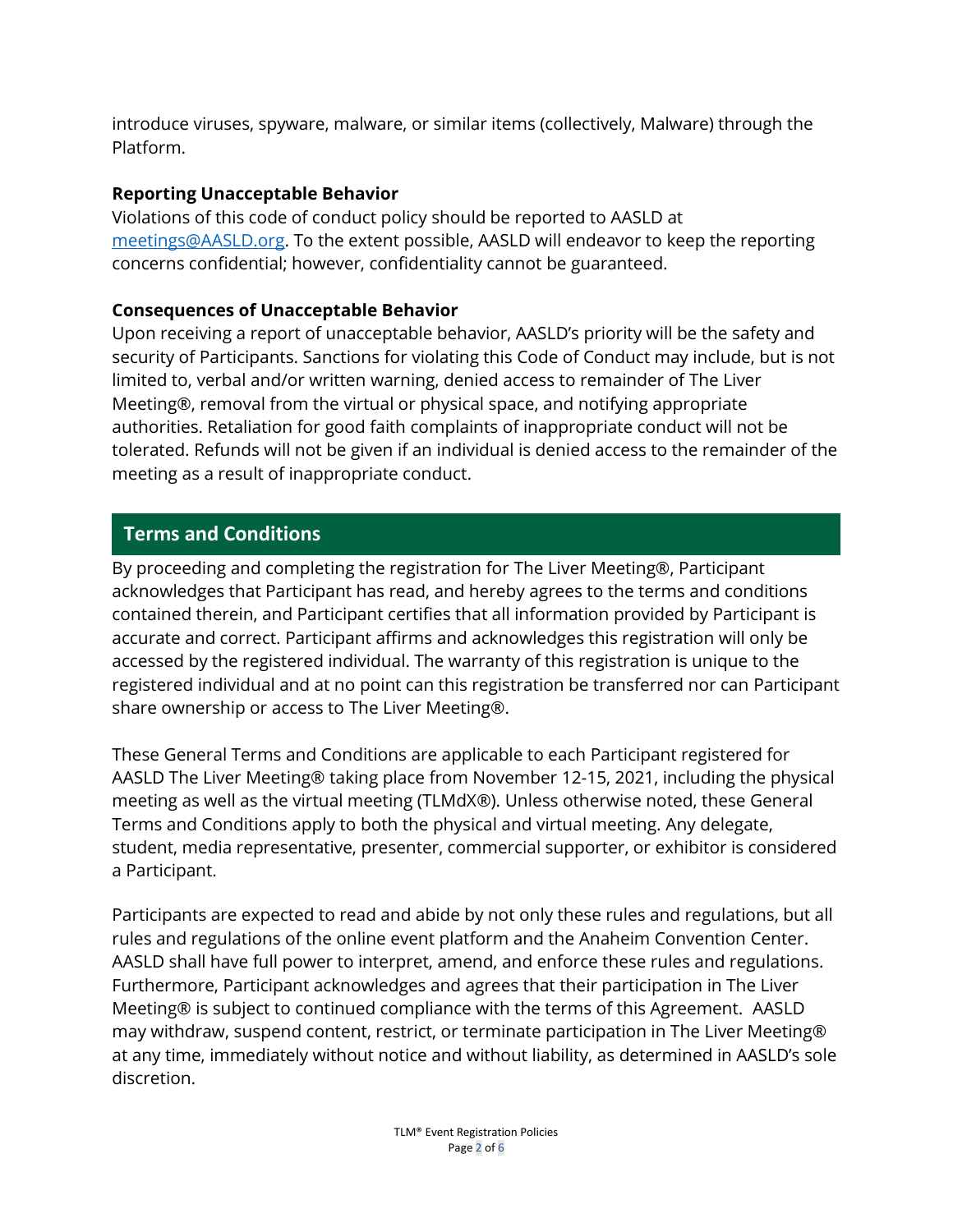Participant agrees to (a) use the TLMdX® solely for their own internal business purposes and agrees not to rent, lease, sublicense, time-share, or otherwise distribute access to TLMdX® for resale, or to host applications to provide similar services to third parties, or to otherwise make available TLMdX® to any third parties, (b) not to reverse-engineer, decompile, disassemble, modify, create derivative works of, or copy all or any part of the TLMdX®, (c) to take appropriate actions to protect TLMdX® and all parts thereof from unauthorized copying, modification, or disclosure, (d) not to interfere with or disrupt the integrity or performance of the Platform or TLMdX® or disobey any requirements, procedures, policies or regulations of AASLD with respect to its computer systems and networks, (e) attempt to gain unauthorized access to TLMdX® or the Platform or circumvent or modify any security mechanism employed by AASLD or the Platform, (f) use TLMdX® or the Platform other than for lawful, internal purposes and as authorized under this Agreement, (g) use any robot, spider, site search/retrieval application or other device to retrieve or index any portion of the TLMdX® or the Platform or collect information about users for any unauthorized purpose or create user accounts by automated means or under false or fraudulent pretenses, (h) transmit any viruses, worms, defects, Trojan horses or any items of a destructive nature, (i) make use of TLMdX® or the Platform in whole or in part in any way to build a competitive product or service, build a product using similar ideas, features, functions or graphics, or copy any of its ideas, features, functions, or graphics. Participant may not use the TLMdX® or the Platform or access TLMdX® or the Platform for any benchmarking or competitive purposes. Participant shall comply with all applicable laws and regulations concerning export, data privacy and protection and cooperate with AASLD in connection with compliance.

Participation in TLMdX® is conditioned on Participant obtaining and maintaining access to the Internet, and all equipment necessary for proper operation of TLMdX® and the Platform. Participant shall be solely responsible for obtaining and maintaining Internet access and necessary equipment.

Participant shall abide by all applicable local, state, national and foreign laws, treaties, and regulations in connection with Participant's participation in TLMdX® and use of the Platform, including those related to data privacy, international communications, and the transmission of technical, health, or personal data and in accordance with AASLD's Acceptable Use Policy and Privacy Policy as set forth on AASLD's website, and as amended from time to time. AASLD reserves the right to update such policies in its sole discretion. Any use of the TLMdX® or the Platform in violation of these policies shall be a material breach of this Agreement.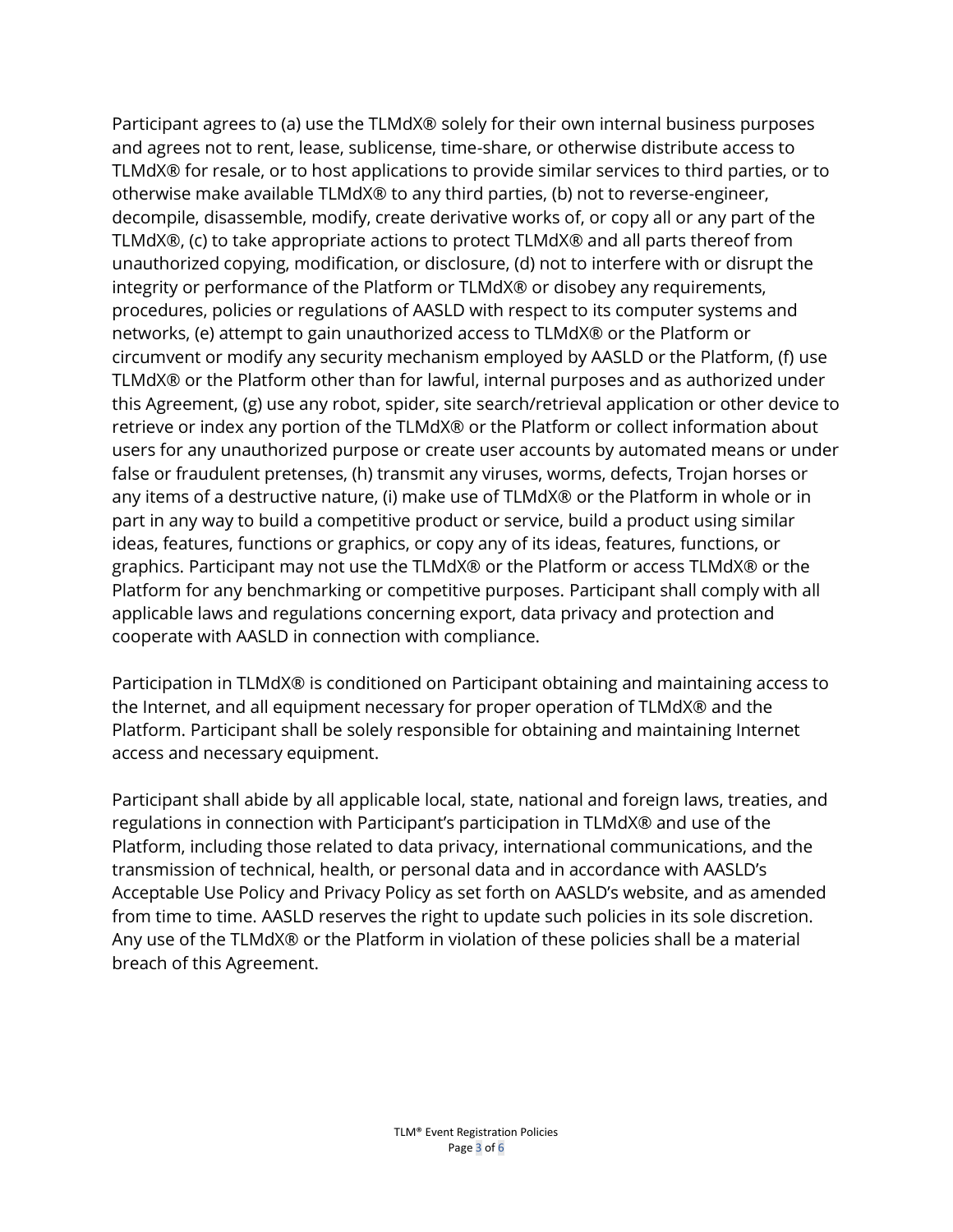# **Cancellations for The Liver Meeting Digital ExperienceTM (TLMdX® )**

Requests to cancel participation in TLMdX® which are received on or before November 7, 2021 will be subject to a 25% administrative fee. Cancellations received on or after November 8, 2021 will not be refunded.

## **Cancellations for The Liver Meeting® In-Person Addition**

Registered attendees may cancel their participation for the in-person component of The Liver Meeting® at any time before October 25, 2021 and will incur a \$50 administrative fee. Cancellations for the in-person component received on or after October 25, 2021 will not be refunded. A cancellation for the in-person component of The Liver Meeting® will leave registration for TLMdX® intact. Registered attendees must cancel participation for TLMdX® separately from the in-person component (see Cancellations for The Liver Meeting Digital Experience™ above).

Refunds will be processed at the conclusion of The Liver Meeting®. A written cancellation and refund request is required for all cancellations and should be sent to [aasld@xpressreg.net.](mailto:aasld@xpressreg.net)

#### **Intellectual Property**

Participant hereby acknowledges that all right, title and interest in and to the TLMdX® and the Platform and tools and all intellectual property rights therein, including patent, unpatented inventions, software, hardware, processes, user interfaces, algorithms, knowhow, techniques, and other tangible or intangible technical material or information, specifications describing the features, functionality or operation of the TLMdX® and the Platform, copyright, trademark, trade secret, proprietary information and technology used in or comprising the TLMdX® and the Platform and any suggestions, ideas, enhancement requests, feedback, recommendations or other information provided by Participant to AASLD relating to the TLMdX® or the Platform (collectively, the "AASLD Intellectual Property") are owned by, and are vested in, AASLD (or its applicable licensors/vendors). Other than as expressly set forth in this Agreement, no rights in the AASLD Intellectual Property are granted to Participant and all such rights are hereby expressly reserved by AASLD.

Participant grants to AASLD a non-exclusive, nonrevocable, royalty-free license to use data submitted by Participant through the Platform to be used by AASLD. Participant will not be entitled to compensation for any use by AASLD, its sublicensees or their sublicensees of your data. Participant acknowledges and agrees that AASLD is free to use any ideas, concepts, know-how, or techniques contained in such data for any purpose.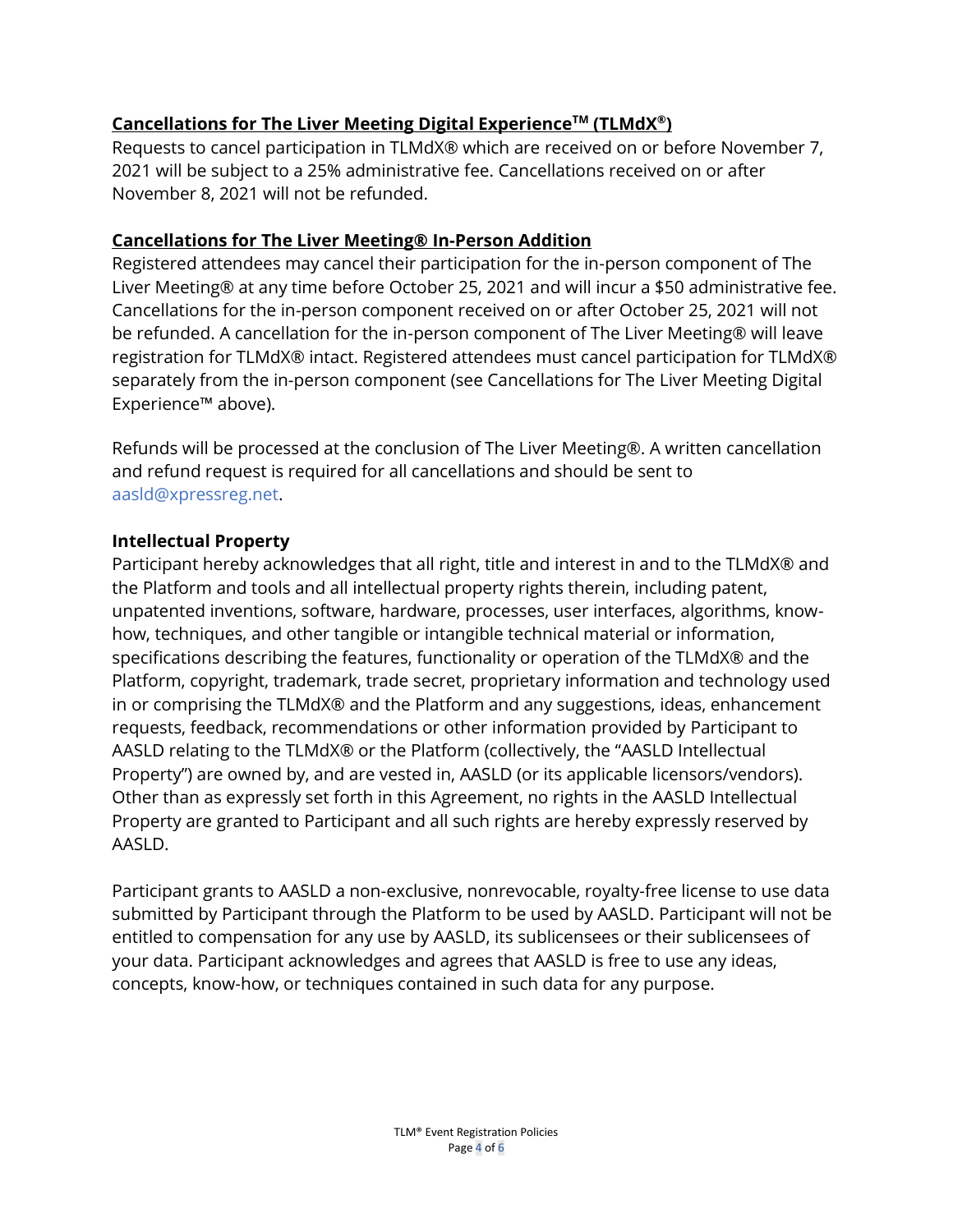#### **Recording**

AASLD reserves the right to record TLMdX®, which recording will be made available on AASLD website (Liver Learning). In addition, TLMdX® may be live streamed to several social media platforms. Participant acknowledges that photographs and/or videos may be taken of them and other participants at any time during TLMdX®. Furthermore, Participant grants AASLD permission to use photographs and/or video of their likeness in any type of media, including websites and print publications, without compensation or reward.

NO AUDIO OR VIDEO RECORDING OF THE PROGRAM BY ANY PARTY OTHER THAN THE AASLD IS PERMITTED. This includes, but is not limited to screenshotting, framing, and live streaming.

#### **Fulfilment**

TLMdX® shall be fulfilled virtually.

#### **Jurisdiction**

These terms shall be governed by and construed in accordance with the laws of the Commonwealth of Virginia without giving effect to any choice of conflict of law provision or rule (whether of the Commonwealth of Virginia or any other jurisdiction) that would cause the application of laws of any jurisdiction other than those of the Commonwealth of Virginia. Any legal suit, action, or proceeding arising out of or related to these Terms and Conditions, The Liver Meeting® or TLMdX® shall be instituted exclusively in the federal or state courts of the Commonwealth of Virginia located in the city of Alexandria, Virginia and Participant irrevocably submits to the exclusive jurisdiction of such courts in such suit, action or proceeding. Participant irrevocably and unconditionally waives any right it may have to a trial by jury in respect of any legal action arising out of or relating to these Terms and Conditions, The Liver Meeting®, and TLMdX®.

#### **Severability Clause**

If any provision of these Terms and Conditions shall prove to be unenforceable, invalid, or prohibited by any applicable law, such provision will be interpreted to be enforceable to the maximum extent permitted under applicable law. All other provisions of the Terms and Conditions shall remain in full force and effect.

#### **Assignability**

Participant may not assign, transfer, or delegate any or all of its rights or obligations under these Terms, including by operation of law, without the prior written consent of AASLD. Any attempted assignment, transfer, or other conveyance in violation of the foregoing shall be null and void. Nothing herein, express, or implied, is intended to or shall confer upon any other person any legal or equitable right, benefit, or remedy of any nature whatsoever, under or by reason of these Terms.